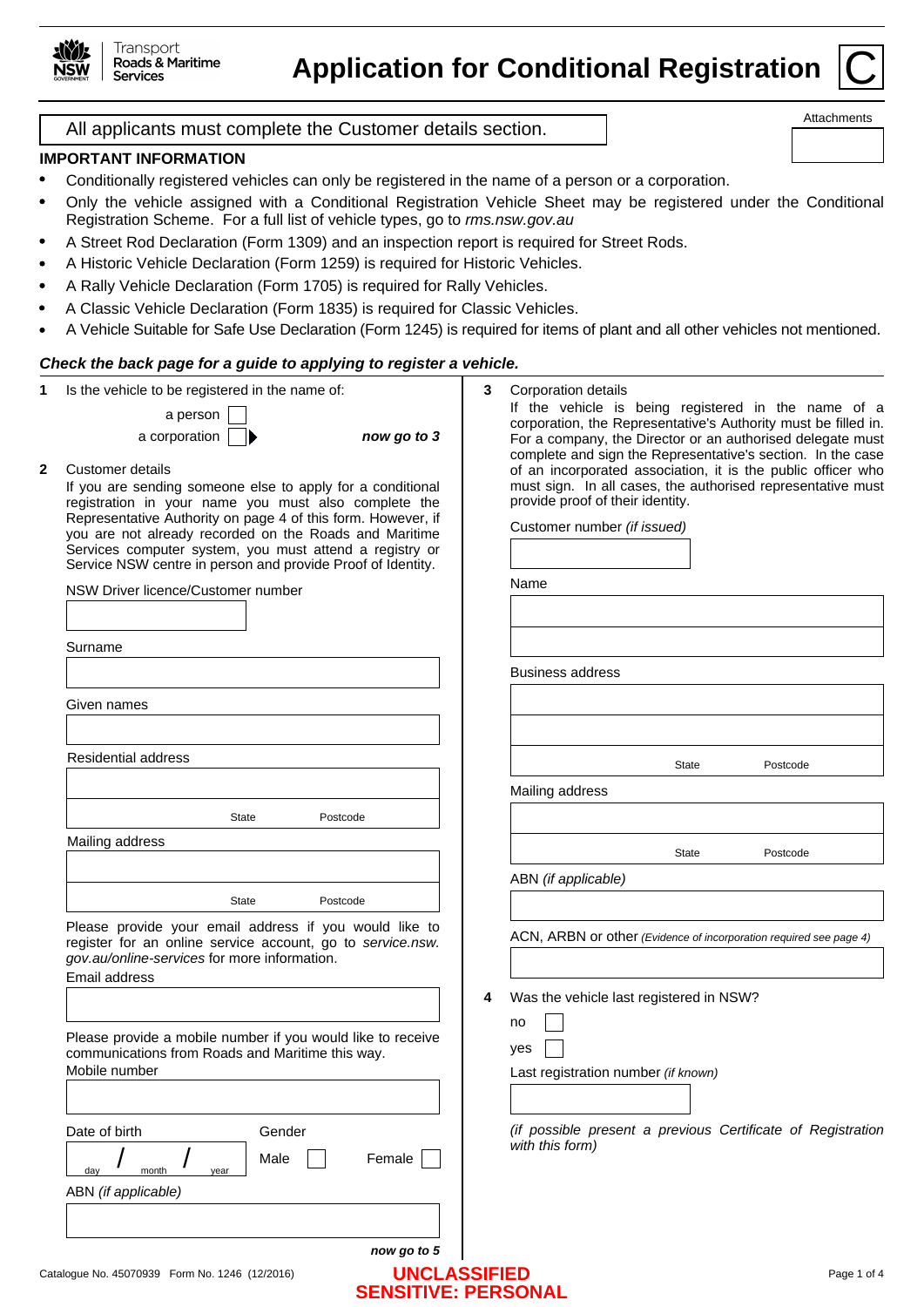| 5 | Acquisition details (present a receipt with this application)                                                         | <b>RECL</b>                                                                                                                    |
|---|-----------------------------------------------------------------------------------------------------------------------|--------------------------------------------------------------------------------------------------------------------------------|
|   | Date of acquisition                                                                                                   | Recreational 2 or 3 wheel motor cycles with engine capacity                                                                    |
|   | day<br>month<br>vear                                                                                                  | less than 100ml used on Stockton Beach Recreation Vehicle<br>Area                                                              |
| 6 | Vehicle's garage address                                                                                              | <b>PLNT</b>                                                                                                                    |
|   | (where the vehicle will most often be kept)                                                                           | Items of plant not operated on a farm                                                                                          |
|   |                                                                                                                       |                                                                                                                                |
|   |                                                                                                                       | <b>TRLR</b>                                                                                                                    |
|   |                                                                                                                       | Historic trailer                                                                                                               |
|   | State<br>Postcode                                                                                                     | (Historic Vehicle Declaration required. See form 1259)                                                                         |
| 7 | What registration term do you require?                                                                                | Oversnow trailer                                                                                                               |
|   | Annual                                                                                                                | Trackless train carriages                                                                                                      |
|   |                                                                                                                       | Where will the vehicle be operated?<br>9                                                                                       |
|   | 3 months                                                                                                              |                                                                                                                                |
|   | Date required<br>day<br>month<br>year                                                                                 |                                                                                                                                |
|   | (up to 12 months)                                                                                                     | 10 Do you wish to apply for a pensioner concession?                                                                            |
| 8 | <b>Type of Vehicle</b>                                                                                                | (you cannot receive a concession on more than one vehicle)                                                                     |
|   | Only the vehicle assigned with a Conditional Registration                                                             | no                                                                                                                             |
|   | Vehicle Sheet may be registered under the Conditional<br>Registration Scheme. For a full list of vehicle types, go to | Pensioner eligibility must be verified electronically with                                                                     |
|   | rms.nsw.gov.au                                                                                                        | yes<br>Centrelink.                                                                                                             |
|   | Vehicle type                                                                                                          | 11 Privacy Statement and Declaration                                                                                           |
|   | (as displayed on the Conditional Registration Vehicle Sheet)                                                          | Please read carefully before you sign.                                                                                         |
|   |                                                                                                                       | If you do not tell the truth you can be prosecuted.                                                                            |
|   | <b>CTP Class</b>                                                                                                      | Roads and Maritime is collecting your personal information                                                                     |
|   | <b>SVEH</b>                                                                                                           | for conditional registration of your vehicle and may retain                                                                    |
|   | Historic vehicle - car, truck, bus, motor cycle and plant<br>(Historic Vehicle Declaration required. See form 1259)   | and use it for driver licensing, motor vehicle and road<br>transport or safety purposes.                                       |
|   | <b>Street Rod</b><br>(Street Rod Declaration required. See form 1309)                                                 | You are required to provide your personal information under                                                                    |
|   | <b>Rally Vehicle</b>                                                                                                  | road transport legislation and we may refuse your<br>application if you do not provide it.                                     |
|   | (Rally Vehicle Declaration required. See form 1705)                                                                   | We may disclose your personal information to other driver                                                                      |
|   | Classic Vehicle<br>(Classic Vehicle Declaration required. See form 1835)                                              | licensing and vehicle registration agencies, to assess your                                                                    |
|   | Purpose built vehicle - golf buggy and vehicles of a similar                                                          | application or verify the information you provide, for inquiries<br>about motor accidents, to confirm any compulsory third     |
|   | type                                                                                                                  | party (bodily injury) insurance is current, to anyone                                                                          |
|   | Lawn Mower - over 250 kgs                                                                                             | proposing to acquire an interest in your vehicle and in<br>respect of inquiries relating to stolen or abandoned vehicles.      |
|   | <b>FARM</b>                                                                                                           | Otherwise we will not disclose your personal information                                                                       |
|   | (Complete the Declaration for Eligibility for a Registration<br>Concession. See form 1193)                            | without your consent unless authorised by law.                                                                                 |
|   |                                                                                                                       | Your personal information will be held by us at 20-44 Ennis                                                                    |
|   | 2-3 wheel agricultural bike operated for farming purposes                                                             | Rd, Milsons Point NSW 2061 and you can contact RMS to<br>request to access or correct it.                                      |
|   | All Terrain Vehicle operated for farming purposes                                                                     | You declare that the information on this form is true and                                                                      |
|   | Plant operated for farming purposes                                                                                   | complete.                                                                                                                      |
|   | <b>MVEH</b>                                                                                                           | Under road transport legislation, it is an offence to attempt<br>to register or renew the registration of a vehicle by a false |
|   | All Terrain Vehicle                                                                                                   | statement or any misrepresentation or other dishonest                                                                          |
|   | Oversnow vehicle (skidoo, snow plough, snow groomer)                                                                  | means.                                                                                                                         |
|   | <b>RECG</b>                                                                                                           | Signature                                                                                                                      |
|   | Recreational 2 or 3 wheel motor cycles with engine capacity                                                           |                                                                                                                                |
|   | greater than 300ml used on Stockton Beach Recreation<br>Vehicle Area                                                  | Date                                                                                                                           |
|   | 'Quad bike' type All Terrain Vehicle used on Stockton Beach                                                           |                                                                                                                                |
|   | <b>Recreation Vehicle Area</b><br>(Excludes dune buggy and ultra-light utility vehicles)                              | month<br>day<br>year                                                                                                           |
|   | <b>RECM</b>                                                                                                           |                                                                                                                                |
|   | Recreational 2 or 3 wheel motor cycles with engine capacity                                                           |                                                                                                                                |
|   | 101 - 300ml used on Stockton Beach Recreation Vehicle<br>Area                                                         |                                                                                                                                |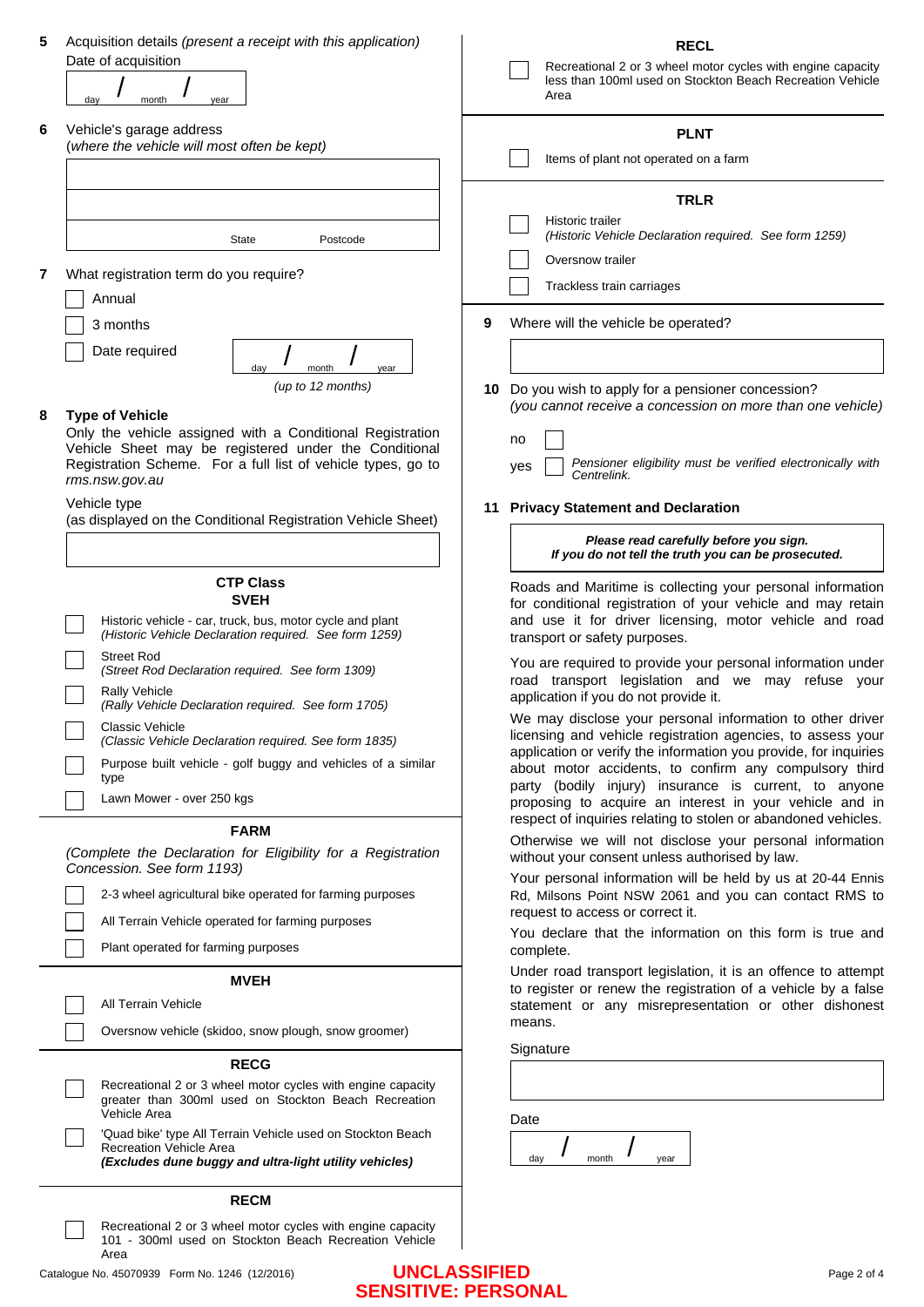# **Vehicle identification**

| VIN or chassis/frame or serial number                                                                                                                       | (as displayed on the Conditional Registration Vehicle Sheet)                                               |
|-------------------------------------------------------------------------------------------------------------------------------------------------------------|------------------------------------------------------------------------------------------------------------|
| Engine number                                                                                                                                               | <b>Conditions</b>                                                                                          |
|                                                                                                                                                             | Record any condition codes including area where the                                                        |
| Make<br>Model year                                                                                                                                          | vehicle may be used                                                                                        |
| Model (in full - name, letters and/or numbers, variant)                                                                                                     |                                                                                                            |
| Number of seats<br>Body shape                                                                                                                               | <b>Inspection report details</b><br>Inspection report number<br>AIS number                                 |
| Vehicle Identified by:<br>Name (please print)                                                                                                               | Historic Vehicle Dec (C)<br>Vehicle Suitable Safe Use Dec (S)                                              |
| Signature                                                                                                                                                   | Proof of registration entitlement (PORE)<br>Proof of source - receipt, bill of sale, consignment note etc. |
| Examiner's number (if applicable)                                                                                                                           | Proof of previous registration                                                                             |
| <b>OFFICE USE ONLY - BUNDLE C</b><br>Dealers and service centres<br>Mailing address checked on DRIVES (if applicable)<br>Proof of identity record<br>Person | <b>Plate issue</b><br>Date required<br>Plate number<br>month<br>day                                        |
| Stand-alone or primary proof                                                                                                                                | Date plate issued                                                                                          |
| Document number                                                                                                                                             | day<br>month<br>year<br>Verified by:<br>Signature                                                          |
| Secondary proof (if necessary)                                                                                                                              |                                                                                                            |
|                                                                                                                                                             | Name                                                                                                       |
| <b>Corporation organisation</b><br>ACN or ARBN verified from: (specify document)                                                                            | Customer service representative number or dealer number                                                    |
| Declaration of Eligibility for a Registration<br><b>Concession (for primary producers) attached</b>                                                         | Office use: dealers<br>Give details of the charges calculated for the vehicle:                             |
| <b>Street Rod or Historic Vehicle Declaration attached</b>                                                                                                  | Fee                                                                                                        |
| Name of Club                                                                                                                                                | <b>CTP Insurance Premium</b>                                                                               |
|                                                                                                                                                             | <b>TOTAL</b><br>(includes GST if any)                                                                      |
| <b>Rally Vehicle Declaration sighted</b>                                                                                                                    |                                                                                                            |
| <b>Classic Vehicle Declaration sighted</b>                                                                                                                  |                                                                                                            |
|                                                                                                                                                             |                                                                                                            |

**Vehicle shape** 

 $\overline{1}$